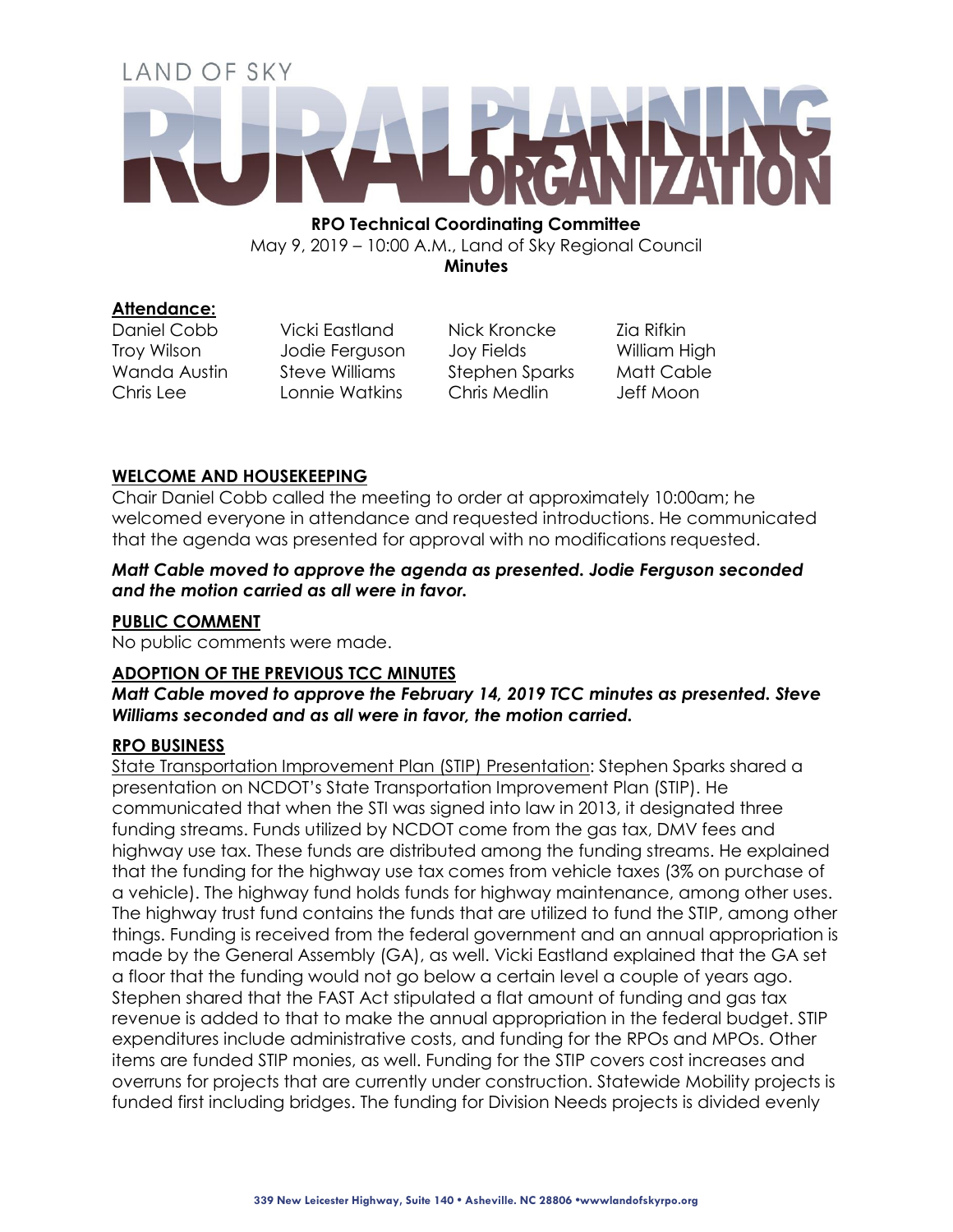among all NCDOT divisions. The new STIP is then funded after all ongoing Division Needs obligations have been met. Stephen reviewed the timeline for funding as projects are scored and approved for inclusion in the STIP. The draft 2020-2029 STIP was released in January 2019 and \$27.8 billion dollars is planned for the 2020-2029 STIP. Projects in draft 2020-2029 STIP (selected through STI-p.3, p.4, and p5.0). All roadway projects in the state, programmed through prioritization, are funded through the STIP. Per capita funding for divisions in the STIP show that divisions 13 and 14 fare better due to the I-26 projects. The draft 2020-2029 STIP also schedules adjustments to projects (scope changes, etc.). NCDOT is working to improve cost estimations in the STIP by conducting express designs, utilizing corridor development engineers, and improved project scopes when submitting projects, and includes an NCDOT policy for reprioritization of committed projects when cost estimations rise greatly. He noted that the committed window in the STIP has been increased to the first 6 years for projects, which are committed.

### *Informational item only. No action required.*

"So, Your Project is Funded, Now What?" Steve Williams shared a presentation on the process that happens once a transportation project is funded by NCDOT. He noted that it takes a long period of time from project prioritization to it being funded. He shared about the project life cycle, noting that all projects are "stored" in plans developed by RPO member governments in the transportation planning region. Steve shared about project planning, which is either done by the divisions or overseen out of Raleigh. He noted that over time, more and more projects are being handled by the divisions. A project kickoff meeting is the start of project development. In the RPO region, project development begins with a stakeholders meeting. At this point in the process, available traffic information is utilized as are environmental reports. The purpose and need statement is also developed for projects, which utilizes information collected from stakeholders and public input. Moving into the design phase, technical services include noise analysis, among other analyses. Plans proceed until projects are "let". Public workshops are included in the planning and analysis phase. Along the way, designs are submitted for review as part of the continuous process of project development. Traffic management determines how traffic would be moved around construction zones. The mountainous region allows for variances to normal construction zones. The design exceptions checklist protects the engineer(s) when designs vary from accepted norms. When consultants submit the 25% plans, things heat up, including another level of review by NCDOT divisions. At this point, plans are good enough to start working hydraulic plans, which includes another round of reviews and geo-technical recommendations. Very preliminary quantities are beginning to be firmed up, including structure plans, utility plans, etc. combined field inspection is when all entities provide feedback to consultants to address concerns about projects. When plans are complete, ROW acquisition occurs. Utility relocation occurs at this point. Ninety-100% plans are very similar and include structure plans, pavement marking plans, and other plan elements that are submitted for review. Final plans are submitted when all reviews are completed and adjustments to plans are made. Permits are given once a project lets. The goal is to deliver quality plans and receive accurate bids from potential contractors. Other goals include reducing cost overruns and bringing projects in on time. Having a good set of plans also increases construction zone safety. Community involvement is important throughout the process, and, ultimately, the process is supposed to be transparent. Integrated Project Delivery (IPD) does a lot of the environmental work up front, before the design process begins.